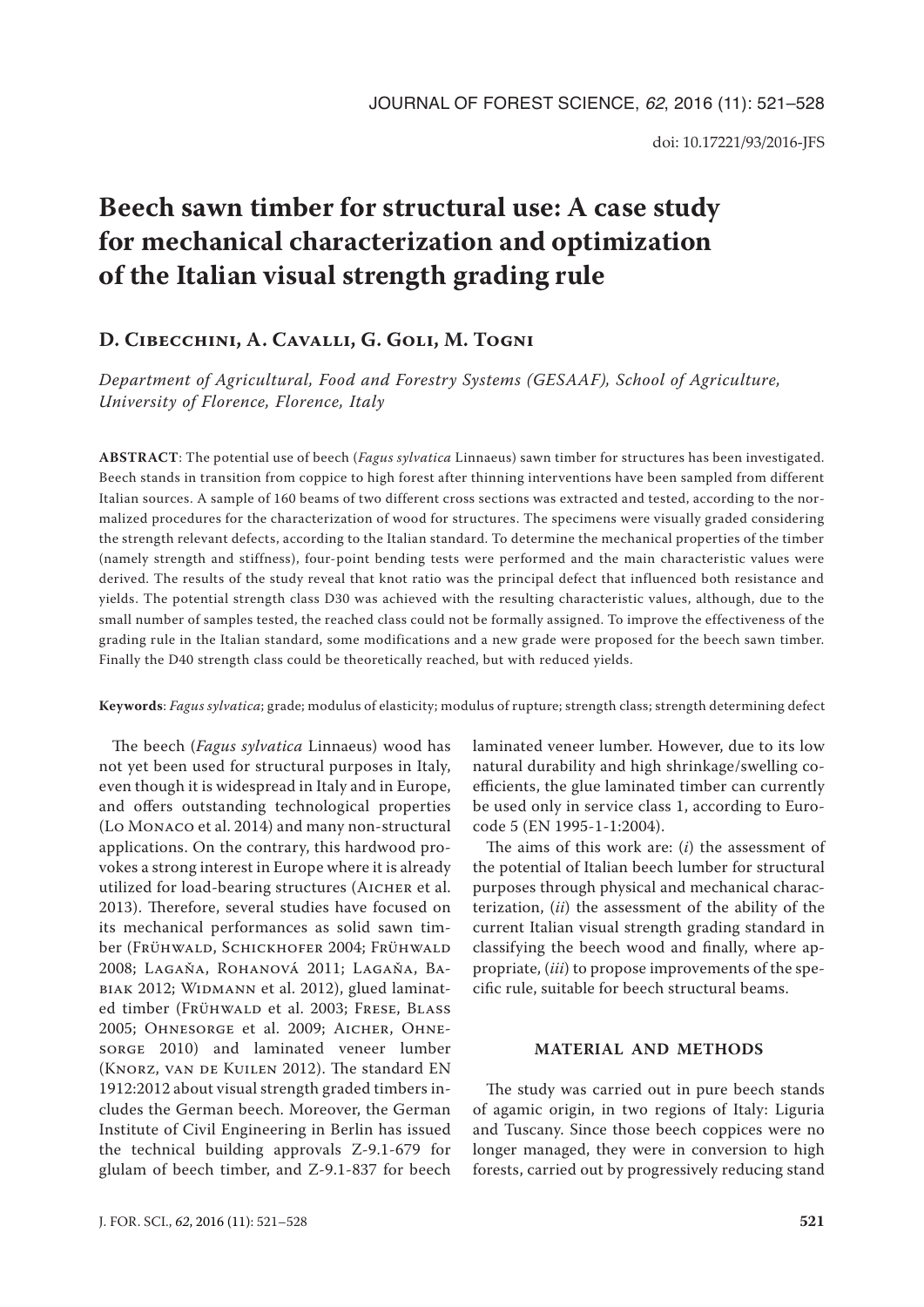Table 1. Main characteristics of forest stands

| Region  | Altitude<br>(m a.s.l.) | Fertility | Age (last<br>coppice $cut$ ) $(yr)$ | Growing<br>stock $(m^3)$ | Age of<br>thinning(s) $(yr)$ | Thinning<br>intensity |
|---------|------------------------|-----------|-------------------------------------|--------------------------|------------------------------|-----------------------|
| Tuscany | 1,150–1,350            | medium    | 75                                  | 485                      | $37 - 66$                    | moderate              |
| Liguria | $800 - 950$            | medium    | 50                                  | 315                      | 35                           | very strong           |

density with repeated thinning of the shoots. Data about the stands are reported in Table 1.

19 trees were harvested for the research, 10 from Tuscany and 9 from Liguria. They were selected simulating a new thinning operation. From each trunk only the first log was used and delivered to the sawmill. Logs were sawn using a plain-sawn cutting pattern to achieve large planks that for dimensions could be used in joinery. From the planks were obtained 160 beams 2.5 m long, with two different cross sections (Table 2). Timber was air seasoned for two years. The surfaces of the beams were not planed.

**Visual grading and mechanical testing**. The samples were graded by the rule "Hardwood" of the Italian grading standard UNI 11035-2:2010, considering only the strength determining characteristics: knots, slope of grain, density and shrinkage fissures going through the thickness. Regarding the slope of grain, more in detail, the general grain angle was measured by a scribing test or shrinkage cracks, if present, on a length of 1 m, according to the standard. Because of the variable slope of the grain, likely due to the agamic origin of the forest where the specimens were sampled, it was difficult to measure correctly a general grain inclination. Thus, in the course of mechanical tests, for the beams failed because of the slope of grain, the grain deviation was measured again following the fracture pattern (the worst inclination was assessed) in order to compare it with that one detected during the visual strength grading. The two criteria considering wanes and deformations, given in the rule, were excluded from this grading pattern because many studies proved that they do not have any effect on the mechanical properties (Bonamini, TOGNI 1999; RANTA-MAUNUS 1999; BRUNETTI et al. 2013; Togni et al. 2013) although they could have some negative outcomes during the assembling on a building site. Decay and insect attacks were rejected by the visual grading because not acceptable. Since the relationship between density and annual ring

Table 2. Cross section and size of the sampled beams

|         | Cross section     |                    |       |
|---------|-------------------|--------------------|-------|
| Region  | $85 \times 55$ mm | $120 \times 55$ mm | Total |
| Tuscany | 42.               | 50                 | 92    |
| Liguria | 43                | 25                 | 68    |
| Total   | 85                | 75                 | 160   |

width in beech is not expected to be inverse (e.g. BOURIAUD et al. 2004), the actual rule disregards the measurements of the ring width because this parameter is overcome by the direct density determination.

The principal mechanical properties of the specimens, namely local modulus of elasticity in bending (modulus of elasticity – MOE) and bending strength (modulus of rupture – MOR), were determined according to the European standard EN 408:2010. The tests were carried out by means of a universal testing machine (METRO COM Engineering s.p.a., Garbagna Novarese, Italy; 200 kN), using some linear variable displacement transducers (Monitran Ltd., Penn, United Kingdom) for measuring the deformations under loading conditions. For each sample, two small clear woods were cut as close as possible to the point of rupture for the physical characterization. In addition, the strength determining defect and the failure mode were recorded. The density and the moisture content of specimens were determined as indicated by the standards ISO 3131:1985 and EN 13183-1:2003, respectively. Edgewise bending tests were performed on the beams graded as S (structural) in accordance with the Italian grading rule "Hardwood". The characteristic values of the bending strength, modulus of elasticity and density were calculated for the beams selected in the S grade, according to the European guideline EN 384:2010. The factor for adjusting the characteristic value of the MOR to the size of the sample and to the number of samples  $(k<sub>s</sub>)$  was not applied. This choice was justified by the necessity to check the feasibility of this species for structural uses, considering this test only as the first attempt needed to set a program on future tests and a suitable extended sampling. For these reasons, the strength classes successively assigned have to be considered as provisional allocations.

#### **RESULTS AND DISCUSSION**

#### **Visual grading**

The graphical and numerical results of visual strength grading are presented in Fig. 1. They show that the structural quality of the Tuscan sample was better than that of the Ligurian sample: 76 and 54% of specimens were assigned to the S grade, respec-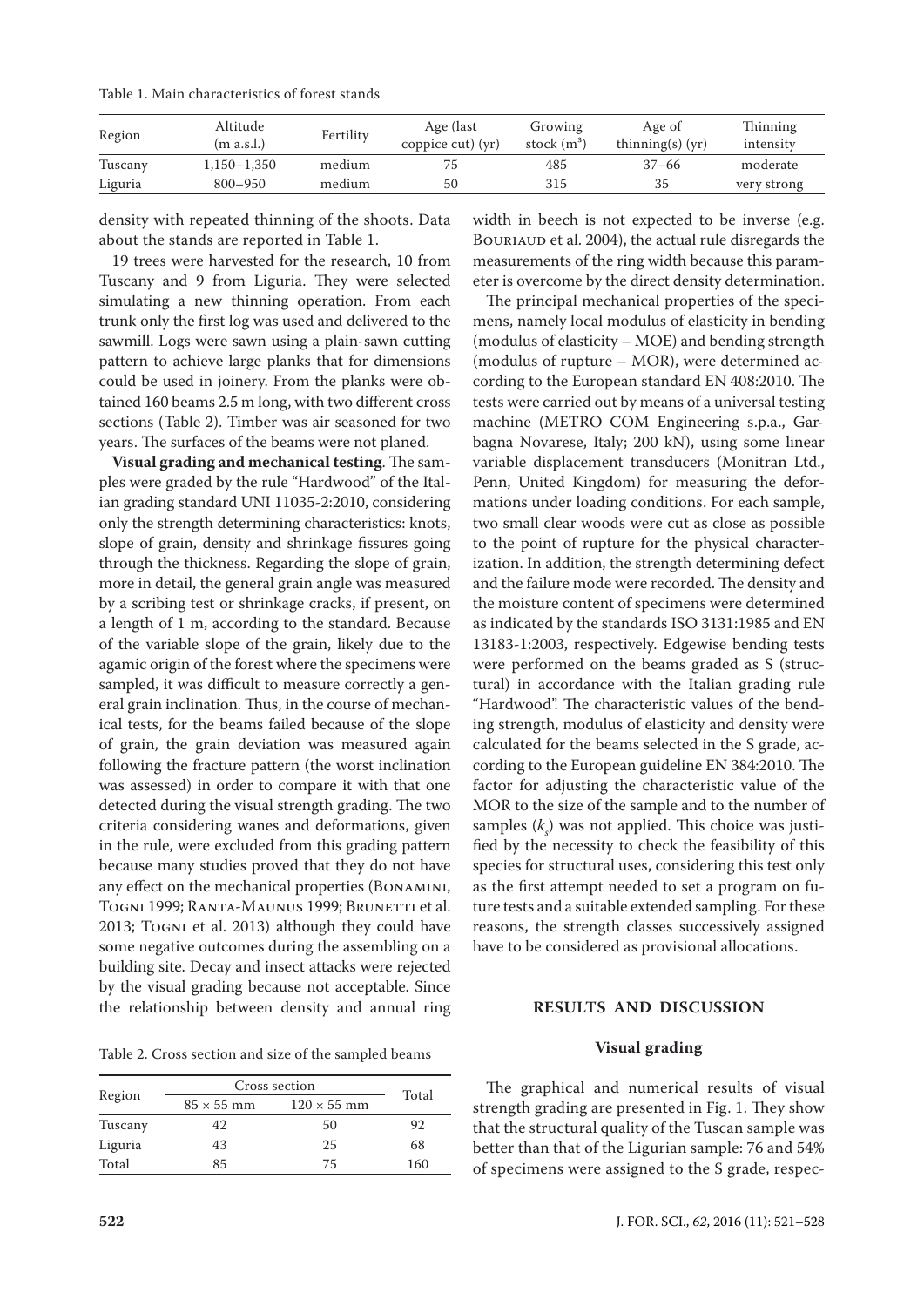

Fig. 1. Grading results of the sampled beams (cross section:  $85 \times 55$ ,  $120 \times 55$  mm; total) according to UNI 11035:2010: Tuscan and Ligurian samples; S – structural grade

tively. Among the considered characteristics, only the size of knots, which is connected with the stand history (coppices in origin) and the silvicultural practices, caused the rejection of the beams. The worst strength quality was found for the specimens of  $85 \times 55$  mm nominal cross section that represented 54 and 69% of the total beams discarded from the Tuscan and the Ligurian sample, respectively. From the whole sample only two-thirds of the beams were accepted for structural uses.

# **Main mechanical and physical properties**

Strength, stiffness and density properties are listed in Table 3. The mean value of the modulus of rupture

|                       |           | S grade |                                      |       |       |                                      |       |  |
|-----------------------|-----------|---------|--------------------------------------|-------|-------|--------------------------------------|-------|--|
|                       |           |         | Tuscany sample                       |       |       | Liguria sample                       |       |  |
|                       |           |         | $85 \times 55$ mm $120 \times 55$ mm | whole |       | $85 \times 55$ mm $120 \times 55$ mm | whole |  |
| $\boldsymbol{N}$      |           | 30      | 40                                   | 70    | 21    | 16                                   | 37    |  |
|                       | mean      | 74.1    | 67.4                                 | 70.3  | 78.4  | 83.3                                 | 80.6  |  |
|                       | min       | 24.0    | 28.0                                 | 24.0  | 34.0  | 31.3                                 | 31.3  |  |
| $MOR(N\cdot mm^{-2})$ | max       | 115     | 115                                  | 115   | 109   | 110                                  | 110   |  |
|                       | <b>SD</b> | 23.5    | 18.9                                 | 21.1  | 18.5  | 18.7                                 | 18.4  |  |
|                       | CV(%)     | 31.8    | 28.0                                 | 30.0  | 23.5  | 22.4                                 | 23.0  |  |
|                       | mean      | 13.0    | 13.6                                 | 13.3  | 13.0  | 13.4                                 | 13.1  |  |
|                       | min       | 9.07    | 8.84                                 | 8.84  | 9.65  | 10.6                                 | 9.65  |  |
| $MOE (kN·mm-2)$       | max       | 15.3    | 17.2                                 | 17.2  | 15.3  | 15.9                                 | 15.9  |  |
|                       | <b>SD</b> | 1.62    | 2.30                                 | 2.04  | 14.8  | 1.52                                 | 1.49  |  |
|                       | CV(%)     | 12.5    | 17.0                                 | 15.3  | 11.4  | 11.4                                 | 11.3  |  |
|                       | mean      | 691     | 693                                  | 692   | 747   | 739                                  | 744   |  |
|                       | min       | 566     | 627                                  | 566   | 668   | 656                                  | 656   |  |
| Density ( $kg·m-3$ )  | max       | 758     | 805                                  | 805   | 812   | 810                                  | 812   |  |
|                       | <b>SD</b> | 40.7    | 32.0                                 | 35.7  | 40.0  | 46.9                                 | 42.7  |  |
|                       | CV(%)     | 5.89    | 4.62                                 | 5.16  | 5.36  | 6.34                                 | 5.74  |  |
|                       | mean      | 9.95    | 10.3                                 | 10.1  | 11.0  | 11.0                                 | 10.9  |  |
|                       | min       | 9.23    | 9.49                                 | 9.23  | 9.41  | 10.4                                 | 9.41  |  |
| Moisture content (%)  | max       | 10.4    | 10.8                                 | 10.8  | 11.8  | 11.4                                 | 11.8  |  |
|                       | <b>SD</b> | 0.281   | 0.368                                | 0.371 | 0.532 | 0.253                                | 0.432 |  |
|                       | CV(%)     | 2.82    | 3.58                                 | 3.66  | 4.85  | 2.33                                 | 3.96  |  |

Table 3. Summary of the mechanical and physical properties

*N* – number of specimens, MOR – modulus of rupture, MOE – modulus of elasticity, SD – standard deviation, CV – coefficient of variation, S – structural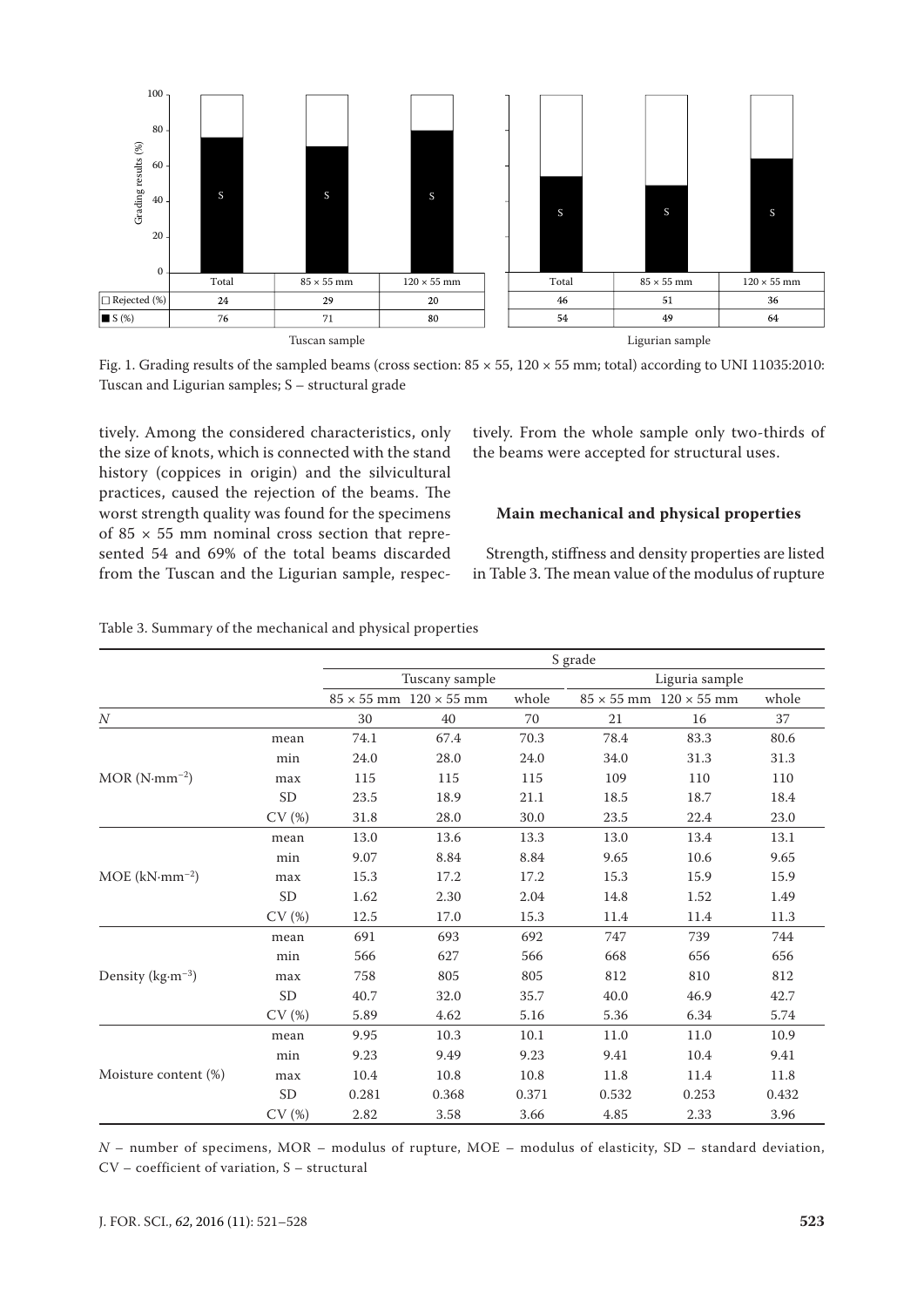in Tuscan beams was 70.3 N·mm–2, for the S grade. For the Ligurian sample, instead, the mean value of the bending strength in the S grade was 80.6 N·mm–2. The coefficient of variation as well as the range of MOR and MOE of the Ligurian sample were lower in comparison with those of the Tuscan sample. Moreover, as illustrated in the box plot graphics (Fig. 2), the specimens with section height 85 mm displayed a higher variability and a more irregular distribution of the MOR values. Finally, the density mean values for both sources were contained in the ranges of variability indicated in literature (GIORDANO 1981) and the coefficients of variation were low.

#### **Characteristic values**

The characteristic values of the main mechanical and physical properties were calculated in accordance with the procedure given by the European standard EN 384:2010. For each sample, the 5-percentile non-parametric values (calculated by ranking data) of bending strength  $(f_{m,\,k})$  and density  $(\rho_k)$ as well as the mean value of the local modulus of elasticity parallel to grain  $(E_{0, \text{mean}})$  were determined.

The 5-percentile of bending strength was adjusted to 150 mm depth by the factor  $k<sub>h</sub>$  (EN 384:2010) given in Eq. 1, also to compare it with the other structural timbers collected in the European standard EN 1912:2012:

$$
k_{\rm h} = (150/h)^{0.2} \tag{1}
$$

where:

*h* – depth of a bending specimen.

The density and the MOE values were also adjusted to 12% moisture content and the local modulus of elasticity was used to calculate the characteristic value of the stiffness –  $E_{0, \text{mean}}$  (Table 4). Then, all the samples are reconsidered together according to EN 384:2010, with the aim to evaluate the actual potentiality in structure for beech in general. The



Fig. 2. Boxplot of the modulus of rupture (MOR) of beech samples from Tuscany and Liguria; S – structural

synthetic results of the computation of the characteristic values are reported in Table 5.

#### **Prospective strength class**

In order to evaluate the obtained results, the S grade was informally allocated to a strength class, as listed in EN 338:2016. The resulting characteristic values allow reaching the D30 strength class. As described before, this strength class must be considered as a provisional allocation, because of the low number of specimens and because the factor  $k<sub>s</sub>$  was not applied. At present the only structural beech listed in EN 1912:2012 is the German one, in the respective strength classes D40 and D35 for grades LS13 and LS10 of the national standard DIN 4074-5:2012. Table 5 also shows the values of the beech selected in the Italian grade in comparison with D30 class.

## **New visual grading parameters for beech timber**

Hence, in order to improve the effectiveness of the Italian standard, an adjustment of the grading rule for the beech timber should be studied. To

Table 4. Characteristic values of graded beech timber – S (structural) grade for each provenance and cross size

|                                                     |                    | Tuscanv           |               | Whole sample       |                   |
|-----------------------------------------------------|--------------------|-------------------|---------------|--------------------|-------------------|
|                                                     | $120 \times 55$ mm | $85 \times 55$ mm | unique sample | $120 \times 55$ mm | $85 \times 55$ mm |
| N                                                   | 40                 | 30                | $36*$         | 55                 | 51                |
| MOR $(f_{\text{m. 05}}^{\prime}, \text{N-mm}^{-2})$ | 34.1               | 24.1              | 30.2          | 32.9               | 28.7              |
| MOE $(E_{0, \text{mean}}, \text{kN-mm}^{-2})$       | 13.3               | 12.7              | 13.0          | 13.3               | 12.8              |
| Density ( $\rho_{05}$ , kg·m <sup>-3</sup> )        | 637                | 598               | 677           | 646                | 642               |

 $N$  – number of specimens, MOR – modulus of rupture,  $f_{m, 05}$  – 5-percentile, MOE – modulus of elasticity,  $E_{0, mean}$  – mean value of the local modulus of elasticity parallel to grain,  $\rho_{05}$  – 5-percentile, \*one beam was rejected during the mechanical tests due to the failure mode, in bold – values not to be considered for the number of beams lower than 40 (EN 384:2010)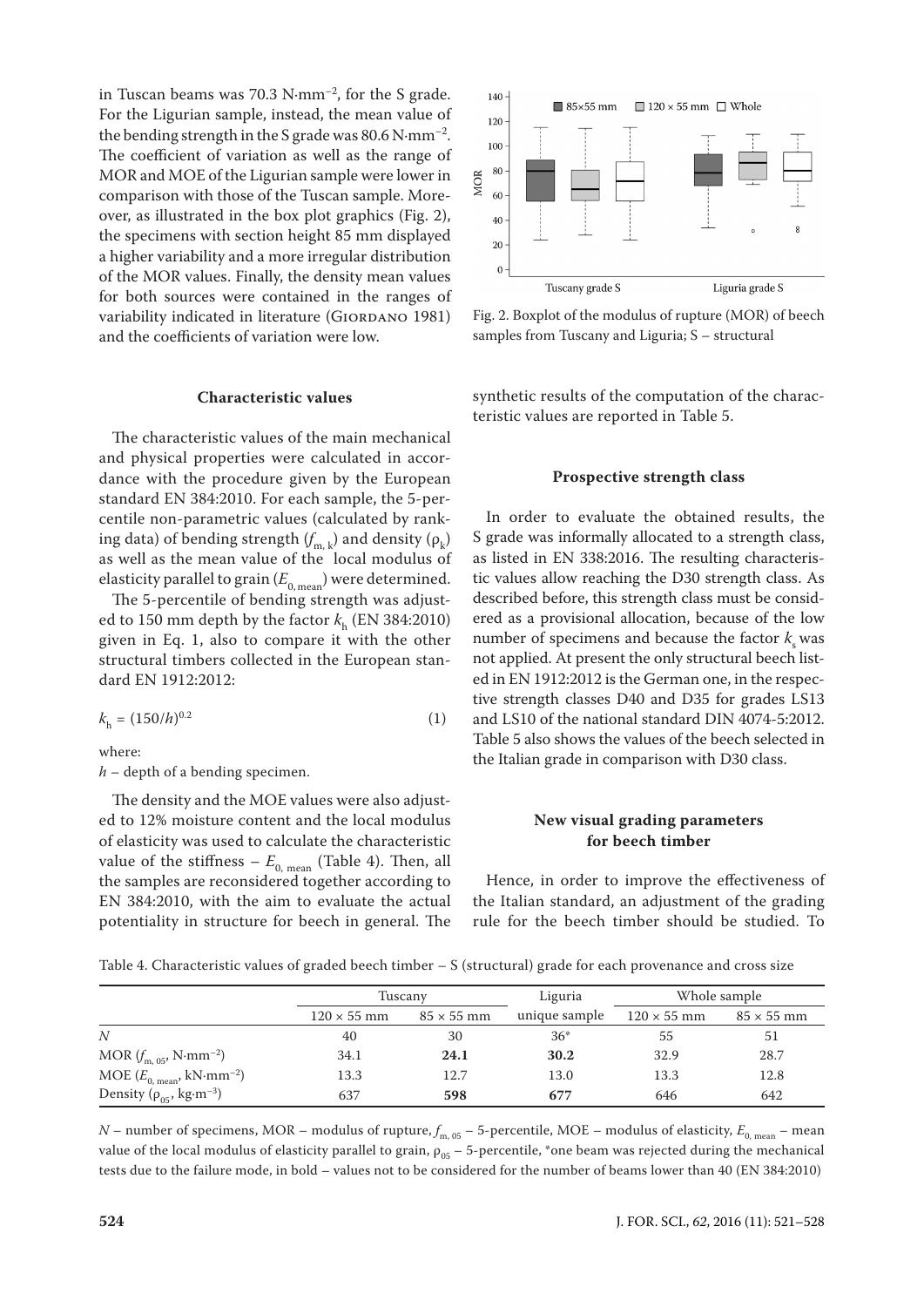Table 5. Characteristic values of the beech timber population – S (structural) grade in comparison with the required value for the D30 strength class

|                                                     | Whole sample |     | Required values for D30 Closeness to D30 values (%) |
|-----------------------------------------------------|--------------|-----|-----------------------------------------------------|
| MOR $(f_{m,k}^*$ , N·mm <sup>-2</sup> )             | 31.0         | 30  | $+3.3$                                              |
| MOE $(E_{0, \text{mean}}, kN \cdot \text{mm}^{-2})$ | 13.0         |     | $+18.2$                                             |
| Density ( $\rho_{\nu}$ , kg·m <sup>-3</sup> )       | 644          | 530 | $+21.5$                                             |

MOR – modulus of rupture,  $f_{m, k}$  – characteristic value of bending strength, \*factor for adjusting the characteristic value of the MOR to the size of the sample and to the number of samples (*k*<sub>s</sub>) not applied, MOE – modulus of elasticity,  $E_{0, \text{mean}}$  – mean value of the local modulus of elasticity parallel to grain,  $\rho_k$  – characteristic value of density

evaluate the main visual characteristics that affect the bending strength, the relations between the mechanical properties and the grading parameters were assessed. Therefore, a correlation matrix was carried out between knot ratio, slope of grain, density and MOR. As shown in Table 6 and in Fig. 3, the best correlation was between MOR and knottiness, concerning the smallest cross section. The ring width, which in theory does not affect density in diffuse-porous hardwoods (BOURIAUD et al. 2004), was not considered as a classification criterion for beech timber. No correlation between strength and density was found, as reported also by FRÜHWALD and SCHICKHOFER (2004), FRÜHWALD (2008), and Lagaňa and Rohanová (2011). The resulting correlation coefficient for the whole sample between MOR and the values of the slope of grain was not significant. However, excluding the beams where the knot ratio was the reason for failure (51% of the total sample) such a correlation coefficient significantly increased to  $R = -0.63$  for the whole sample. FRÜHWALD (2008) described the same trend in her research. Hence, as expected, the slope of grain was one of the main strength relevant defects of the tested timber.

Based on these outcomes, a new visual rule for beech was proposed on the basis of the obtained results and a new grade was added for high-level performances called B1 in the standard UNI 11035:2010. The existing grade was renamed B2. For the B1 grade a new knot ratio limit was proposed with the threshold 0.25, while the existing one for B2 grade (previously S grade) was left to the original value 0.5. Consequently, all the other parameters for the each grade have been upgraded. Table 7 shows the grading criteria and the other parameters.

#### **Characteristic values of B1**

All the samples were reconsidered together and the data were reprocessed. A new group was formed, taking into account the modified thresholds for the B1 grade, with the yield reduced to 42%, and the characteristic values recalculated. With the use of such new grading limits the characteristic value of the sample were enhanced. In fact, the B1 group could be allocated to the D40 strength class, as the characteristic value of the modulus of rupture  $(f_{\text{m},k})$  was 46.6 N·mm<sup>-2</sup>. Conversely, there were not enough beams included in the B2 grade to calculate the characteristic values. The allocation to B1 depended only on the  $f_{m,k}$  value (Table 8), because the characteristic values of density ( $\rho_{\rm k}$ ) and stiffness  $(E_{0, \text{mean}})$  were nowise limiting factors to D40.

#### **CONCLUSIONS**

In order to investigate the potential of the Italian beech timber for load-bearing use and to evaluate the grading efficiency of the standard UNI 11035:2010, the mechanical characterization of two samples of structural beams, previously visually graded according to the strength properties,

Table 6. The values of Pearson's correlation coefficient for the beech from two regions and for the whole sample

|                    | Tuscanv                              |            |            | Liguria                                       |            |            |              |
|--------------------|--------------------------------------|------------|------------|-----------------------------------------------|------------|------------|--------------|
| Correlation        | $120 \times 55$ mm $85 \times 55$ mm |            |            | together $120 \times 55$ mm $85 \times 55$ mm |            | together   | Whole sample |
| Knot ratio-MOR     | $-0.61***$                           | $-0.80***$ | $-0.71***$ | $-0.53***$                                    | $-0.65***$ | $-0.62***$ | $-0.70***$   |
| Slope of grain-MOR | ns                                   | $-0.35**$  | $-0.20**$  | $-0.50**$                                     | $-0.29**$  | ns         | ns           |
| Density-MOR        | ns                                   | ns         | ns         | ns                                            | ns         | ns         | ns           |

MOR – modulus of rupture, \*\*\**P* < 0.01, \*\*0.01 < *P* < 0.05, ns – not significant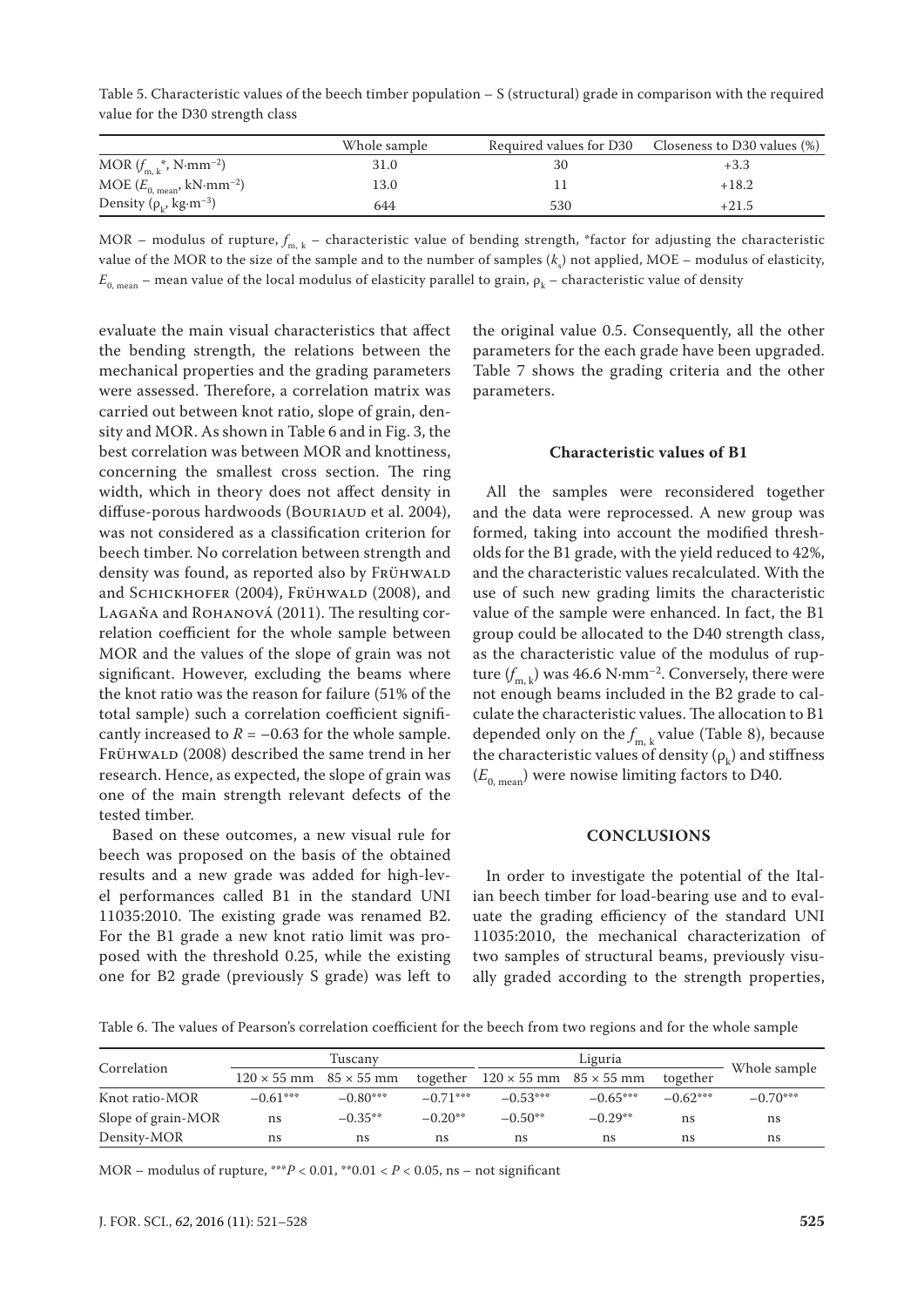

Fig. 3. The scatter plot matrix of correlations between strength and visual grading parameters for the whole sample; MOR – modulus of rupture

was performed. From the obtained results, it can be concluded that:

- (*i*) The mechanical properties of beech full-size sawn timber are very interesting from the aspect of structural uses;
- (*ii*) With the current Italian grading rule, the beams could theoretically be allocated to the D30 strength class;
- (*iii*) Some differences have been found between the sources (37.2% of total rejected beams, 46%

from Liguria and 24% from Tuscany), due to the origin of the stands, in transition from coppice to high forest, and to the management (i.e. the intensity and frequency of thinning). Particularly the combined effect involves a high volume of low-quality timber for the irregular shapes of the logs and for the dimension of the knots;

(*iv*) Knots were the visual parameter that mainly influenced both the mechanical properties and the grading results;

Table 7. A proposal of the visual strength grading rule for the Italian beech timber

| B1 grade             | Wane $s \le 1/3$ , single knot $A \le 1/4$ , $d \le 40$ mm, $D \le 150$ mm, density > 590 kg·m <sup>-3</sup> , slope of grain $\le 1/10$ (10%).<br>Fissures: shrinkage cracks permitted with restrictions <sup>*</sup> ; ring shakes and cracks due to lightning, frost, lesions<br>not permitted. Fungal decay not permitted. Tension wood no restrictions. Insect damage not permitted.<br>Mistletoe not permitted. Warp: bow 10 mm every 2 m of length; spring 8 mm every 2 m of length; twist 1 mm<br>every 25 mm of width on 2 m of length.     |
|----------------------|------------------------------------------------------------------------------------------------------------------------------------------------------------------------------------------------------------------------------------------------------------------------------------------------------------------------------------------------------------------------------------------------------------------------------------------------------------------------------------------------------------------------------------------------------|
| B <sub>2</sub> grade | Wane $s \le 1/3$ , single knot $A \le 1/2$ , $d \le 70$ mm, $D \le 150$ mm, density > 510 kg·m <sup>-3</sup> , slope of grain $\le 1/6$ (16.5%).<br>Fissures: shrinkage cracks permitted with restrictions <sup>*</sup> ; ring shakes and cracks due to lightning, frost, lesions<br>not permitted. Fungal decay not permitted. Tension wood no restrictions. Insect damage not permitted. Mis-<br>tletoe not permitted. Warp: bow 15 mm every 2 m of length; spring 12 mm every 2 m of length; twist 2 mm<br>every 25 mm of width on 2 m of length. |

*s* – ratio between the wane projection on a surface and the width of such surface, *A* – knot ratio, *d* – minimum diameter of the worst knot, *D* – maximum diameter of the worst knot, \*if going through the thickness, permitted at one end with a length not greater than twice the depth of the piece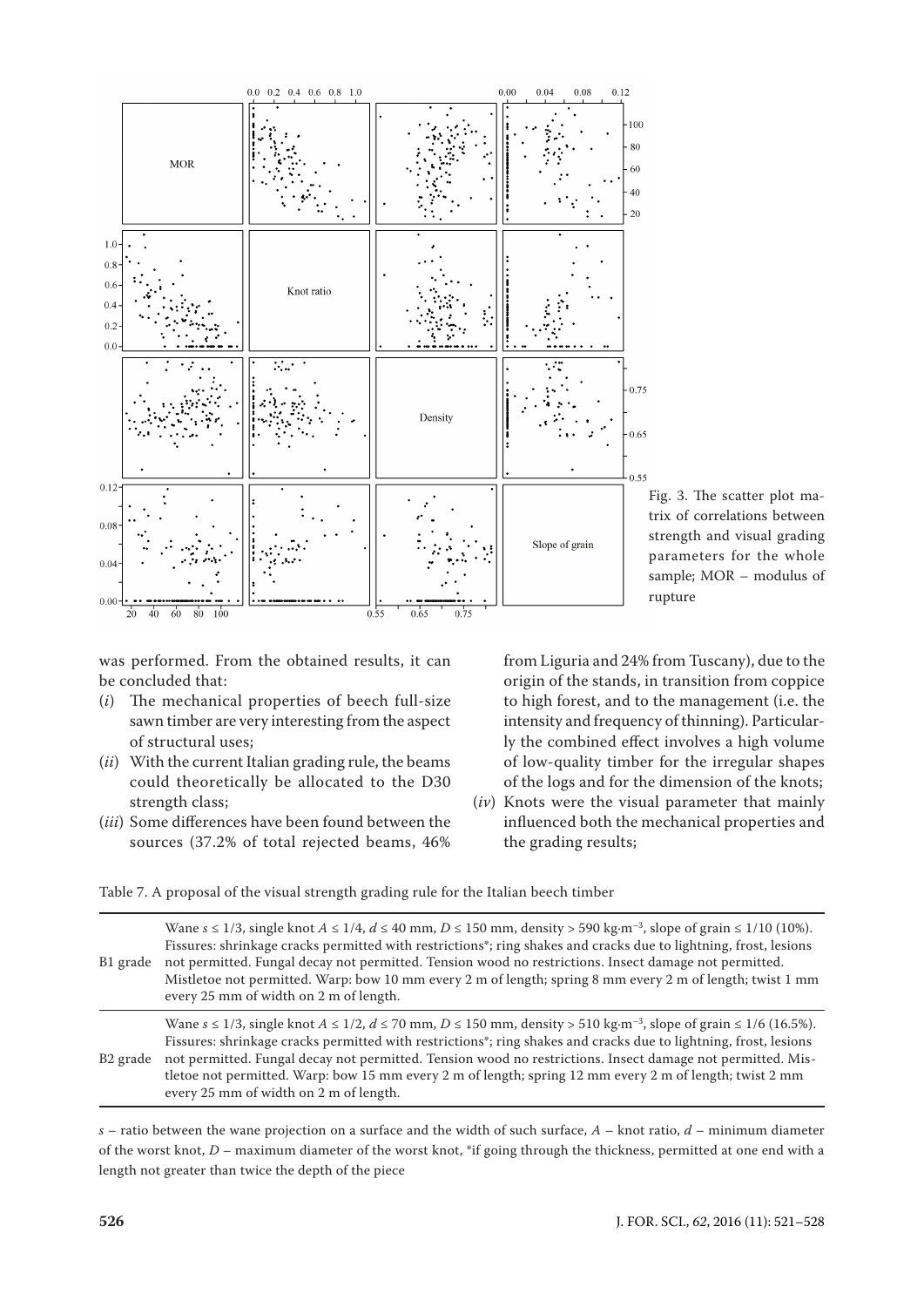Table 8. Characteristic values of the beech timber according to the proposed new rule

|                                                     | B1 grade | Required values for D40 | Closeness to D40 values (%) | B <sub>2</sub> grade |
|-----------------------------------------------------|----------|-------------------------|-----------------------------|----------------------|
| N                                                   | 67       |                         |                             | 39                   |
| MOR $(f_{m,k}^*$ , N·mm <sup>-2</sup> )             | 46.6     | 40                      | $+16.5$                     | 26.3                 |
| MOE $(E_{0, \text{mean}}, kN \cdot \text{mm}^{-2})$ | 13.6     | 13                      | $+4.62$                     | 12.0                 |
| Density ( $\rho_k$ , kg·m <sup>-3</sup> )           | 625      | 550                     | $+13.6$                     | 650                  |

*N* – number of specimens, MOR – modulus of rupture,  $f_{m,k}$  – characteristic value of bending strength, \*factor for adjusting the characteristic value of the MOR to the size of the sample and to the number of samples  $(k_{_\mathrm{s}})$  not applied, MOE – modulus of elasticity,  $E_{0_{\text{mean}}}$  – mean value of the local modulus of elasticity parallel to grain,  $\rho_k$  – characteristic value of density, D40 – strength class, in bold – values not to be considered for the number of beams lower than 40 (EN 384:2010)

(*v*) An implementation of the Italian visual grading rule was proposed, adding a new grade for highlevel performances of the sawn beams of this species, theoretically reaching the D40 strength class but reducing together the graded sample to 42%.

In conclusion the yields for beams of beech stands seem generally low, because of their origin as coppice, but the structural use can give a valuable contribution to the positive utilization of such kind of forests. The number of tested beams, not large enough to provide definitive results, was adequate for the first assessment of the beech as a structural material. However, in order to actually utilize it, an increase of the number of samples and an extension of the sampling sources are indispensable.

#### **References**

- Aicher S., Ohnesorge D. (2010): Shear strength of glued laminated timber made from European beech timber. European Journal of Wood and Wood Products, 69: 143–153.
- Aicher S., Christian Z., Dill-Langer G. (2013): Hardwood glulams – emerging timber products of superior mechanical properties. In: Salenikovich A. (ed.): Proceedings of World Conference on Timber Engineering, Quebec City, Aug 10–14, 2014: 1–10.
- Bonamini G., Togni M. (1999): Classificazione secondo la resistenza e determinazione dei valori caratteristici. In: Il legno di Castagno e di Douglasia della Toscana. Florence, ARSIA: 41–62.
- Bouriaud O., Bréda N., Le Moguédec G., Nepveu G. (2004): Modelling variability of wood density in beech as affected by ring age, radial growth and climate. Trees, 18: 264–276.
- Brunetti M., Nocetti M., Burato P. (2013): Strength properties of chestnut structural timber with wane. Advanced Materials Research, 778: 377–384.
- Frese M., Blass H.J. (2005): Beech glulam strength classes. In: Proceeding of 38th Meeting of the International Council

for Research and Innovation in Building and Construction. Working Commission W18 – Timber Structures, Karlsruhe, Aug 28–31, 2005: 1–10.

- Frühwald A., Ressel J., Bernasconi A., Becker P., Pitzner B., Wonneman R., Mantau U., Sörgel C., Thoroe C., Dieter M., Englert H. (2003): Hochwertiges Brettschichtholz aus Buchenholz. Hamburg, Bundesforschungsanstalt für Forst- und Holzwirtschaft: 198.
- Frühwald K. (2008): Procedure for determination of characteristic values of hardwood. Available at http://www. coste53.net/downloads/Oslo/Oslo-WG3/COSTE53- MeetingOslo-WG3-Fruehwald.pdf (accessed July 14, 2016).
- Frühwald K., Schickhofer G. (2004): Strength grading of hardwoods. In: Ranta-Maunus A., Toratti T. (eds): Proceedings of the 8th World Conference on Timber Engineering, Lahti, June 14–17, 2004: 675–679.
- Giordano G. (1981): Tecnologia del legno. Vol. 1. Torino, Unione Tipografico-Editrice Torinese: 853.
- Knorz M., van de Kuilen J.W. (2012): Development of a high-capacity engineered wood product – LVL made of European beech (*Fagus sylvatica* L.). In: Quenneville P. (ed.): Proceeding of the 12<sup>th</sup> World Conference on Timber Engineering, Auckland, July 15–19, 2012: 487–495.
- Lagaňa R., Babiak M. (2012): Quality of beech standing trees related to properties of structural timber. In: Yan I., Liu H. (eds): Proceedings of the 55th International Convention of Society of Wood Science and Technology, Beijing, Aug 27–31, 2012: 1–6.
- Lagaňa R., Rohanová A. (2011): Characteristics values of beech timber for potential construction applications. Annals of Warsaw University of Life Sciences – SGGW. Forestry and Wood Technology, 75: 26–29.
- Lo Monaco A., Calienno L., Pelosi C., Balletti F., Agresti G., Picchio R. (2014): Technical properties of beech wood from aged coppices in Italy. iForest – Biogeosciences and Forestry, 8: 82–88.
- Ohnesorge D., Richter K., Becker G. (2009): Influence of wood properties and bonding parameters on bond durability of European beech (*Fagus sylvatica* L.) glulams. Annals of Forest Science, 67: 601.